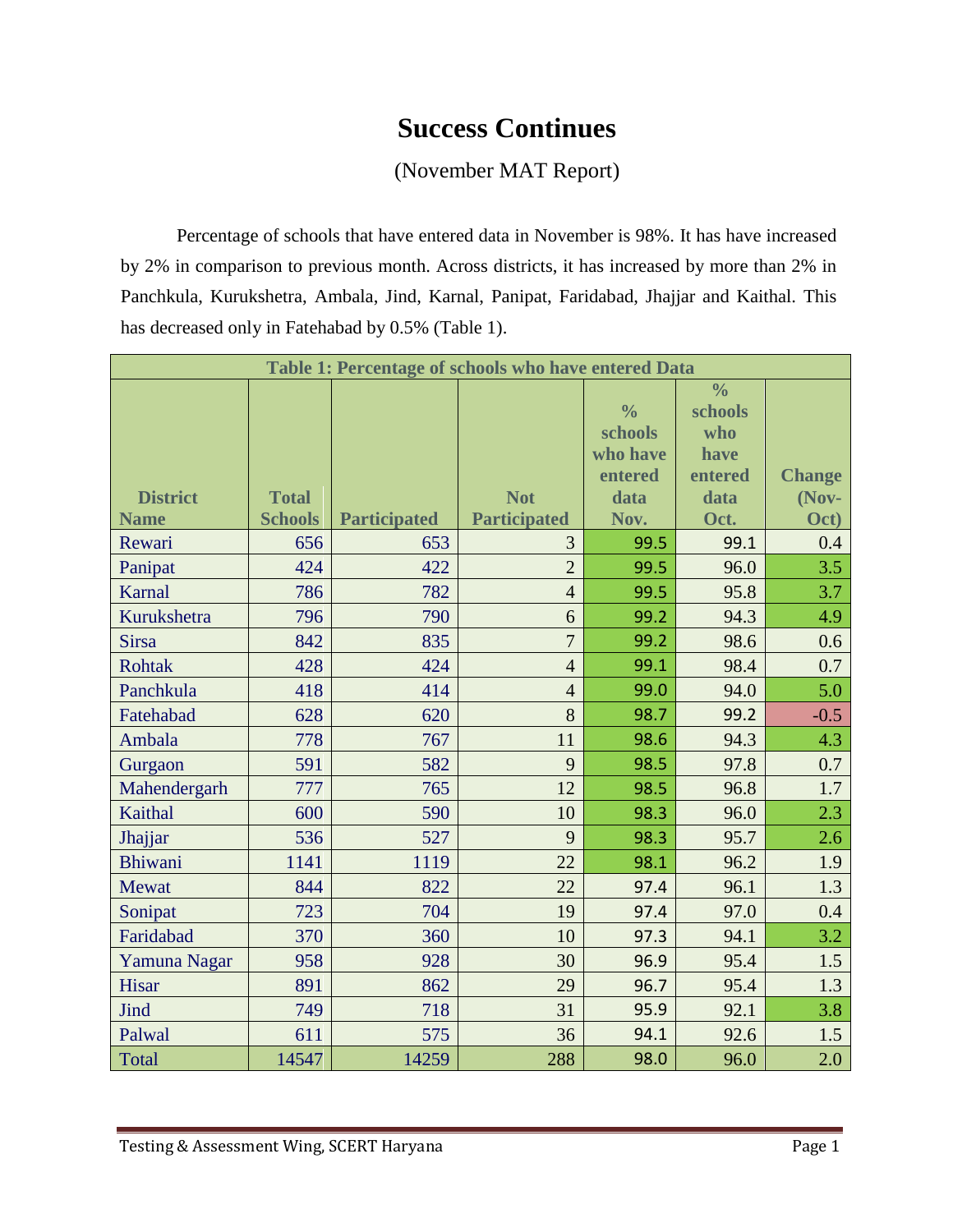In the month of November, Haryana Student attendance has increased from 92% in October month to 93%. Across districts, in Fatehabad, Kaithal, Mewat and Sirsa attendance has increased by more than state average. However, in Jhajjar, Panchkula and Rewari, this has decreased (Table 2).

| Table 2: District wise Students Attendance Report |                                                  |                                                     |                                            |                                            |                                            |                                             |                                            |                                |  |
|---------------------------------------------------|--------------------------------------------------|-----------------------------------------------------|--------------------------------------------|--------------------------------------------|--------------------------------------------|---------------------------------------------|--------------------------------------------|--------------------------------|--|
|                                                   |                                                  |                                                     |                                            |                                            |                                            |                                             |                                            |                                |  |
|                                                   | Total<br><b>Students</b><br>in Nov<br><b>MAT</b> | <b>Students</b><br>appeared<br>in Nov<br><b>MAT</b> | $\%$<br>Attendance<br>in Nov<br><b>MAT</b> | $\%$<br>Attendance<br>in OCT<br><b>MAT</b> | $\%$<br>Attendance<br>in Aug<br><b>MAT</b> | $\%$<br>Attendance<br>in July<br><b>MAT</b> | $\%$<br>Attendance<br>in May<br><b>MAT</b> | Change<br>in Nov<br>and<br>Oct |  |
| Ambala                                            | 68396                                            | 64271                                               | 94%                                        | 93%                                        | 95%                                        | 95%                                         | 93%                                        | 1%                             |  |
| Bhiwani                                           | 114544                                           | 108617                                              | 95%                                        | 95%                                        | 96%                                        | 95%                                         | 91%                                        | 0%                             |  |
| Faridabad                                         | 81376                                            | 71945                                               | 88%                                        | 88%                                        | 91%                                        | 89%                                         | 82%                                        | 0%                             |  |
| Fatehabad                                         | 86491                                            | 80486                                               | 93%                                        | 91%                                        | 96%                                        | 95%                                         | 92%                                        | 2%                             |  |
| Gurgaon                                           | 92122                                            | 85305                                               | 93%                                        | 93%                                        | 95%                                        | 94%                                         | 87%                                        | 0%                             |  |
| Hisar                                             | 120312                                           | 114876                                              | 95%                                        | 94%                                        | 97%                                        | 96%                                         | 93%                                        | 1%                             |  |
| Jhajjar                                           | 46017                                            | 43712                                               | 95%                                        | 96%                                        | 96%                                        | 96%                                         | 92%                                        | $-1%$                          |  |
| Jind                                              | 100025                                           | 93968                                               | 94%                                        | 94%                                        | 95%                                        | 95%                                         | 92%                                        | 0%                             |  |
| Kaithal                                           | 89309                                            | 84061                                               | 94%                                        | 90%                                        | 95%                                        | 95%                                         | 92%                                        | 4%                             |  |
| Karnal                                            | 108584                                           | 101395                                              | 93%                                        | 93%                                        | 95%                                        | 94%                                         | 91%                                        | 0%                             |  |
| Kurukshetra                                       | 69975                                            | 66113                                               | 94%                                        | 94%                                        | 96%                                        | 95%                                         | 94%                                        | 0%                             |  |
| Mahendergarh                                      | 51919                                            | 49125                                               | 95%                                        | 95%                                        | 95%                                        | 94%                                         | 90%                                        | 0%                             |  |
| Mewat                                             | 152913                                           | 125403                                              | 82%                                        | 79%                                        | 80%                                        | 76%                                         | 71%                                        | 3%                             |  |
| Palwal                                            | 91259                                            | 81729                                               | 90%                                        | 89%                                        | 88%                                        | 88%                                         | 84%                                        | 1%                             |  |
| Panchkula                                         | 48829                                            | 45520                                               | 93%                                        | 94%                                        | 95%                                        | 94%                                         | 90%                                        | $-1%$                          |  |
| Panipat                                           | 73371                                            | 67741                                               | 92%                                        | 91%                                        | 94%                                        | 93%                                         | 88%                                        | 1%                             |  |
| Rewari                                            | 53406                                            | 50378                                               | 94%                                        | 95%                                        | 96%                                        | 95%                                         | 91%                                        | $-1\%$                         |  |
| Rohtak                                            | 53332                                            | 50580                                               | 95%                                        | 95%                                        | 96%                                        | 95%                                         | 91%                                        | 0%                             |  |
| Sirsa                                             | 117537                                           | 109256                                              | 93%                                        | 91%                                        | 95%                                        | 93%                                         | 90%                                        | 2%                             |  |
| Sonipat                                           | 90047                                            | 86568                                               | 96%                                        | 96%                                        | 97%                                        | 96%                                         | 93%                                        | 0%                             |  |
| Yamuna<br>Nagar                                   | 76012                                            | 73016                                               | 96%                                        | 96%                                        | 97%                                        | 96%                                         | 92%                                        | 0%                             |  |
| Total                                             | 1785776                                          | 1654065                                             | 93%                                        | 92%                                        | 94%                                        | 92%                                         | 88%                                        | 1%                             |  |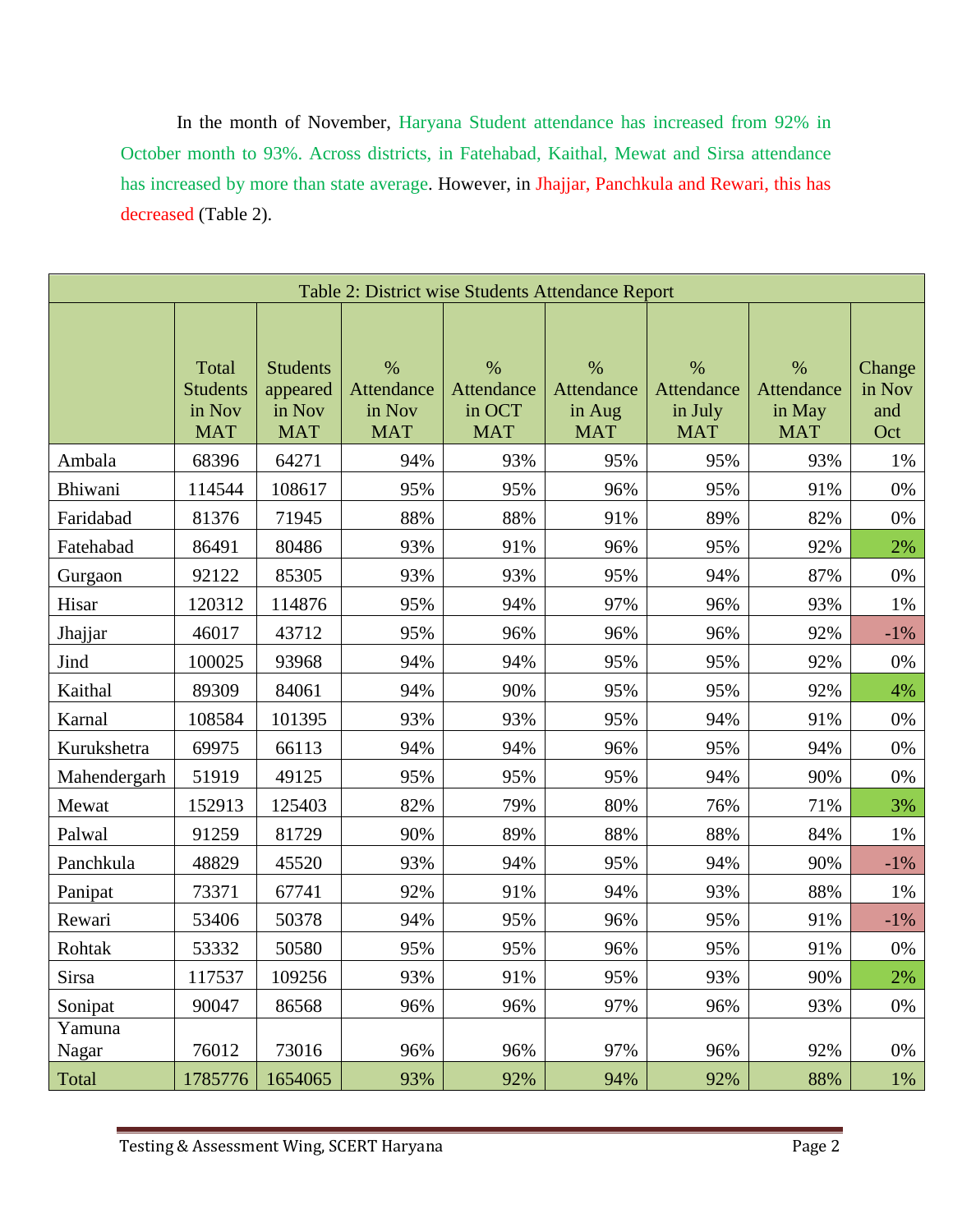Sonipat and Gurgaon districts retain their first and second position but Mahendergarh, which was in tie with Gurgaon in October month slips to third. Likewise, in previous months, Palwal, Yamuna Nagar and Mewat are again the bottom performing districts (Table 3).

Performance level of Haryana has decreased by 1% in comparison to October. In other words, percentage of students scoring more than 50% marks has decreased from 52% in October MAT to 51% in November MAT. In eleven districts, performance level remained unchanged. Only in Gurgaon, performance level has increased by 1%. In rest of the districts, it has decreased by state average (1%) except Bhiwani, where it has decreased by 2% (Table 3).

| Table 3: Top and Bottom Performing Districts Students scoring 50% and above |          |         |        |      |     |           |  |  |
|-----------------------------------------------------------------------------|----------|---------|--------|------|-----|-----------|--|--|
| District                                                                    |          |         |        |      |     | Change    |  |  |
| Name                                                                        | November | October | August | July | May | (Nov-Oct) |  |  |
| Sonipat                                                                     | 63%      | 63%     | 51%    | 46%  | 47% | 0%        |  |  |
| Gurgaon                                                                     | 61%      | 60%     | 51%    | 48%  | 49% | 1%        |  |  |
| Mahendergarh                                                                | 59%      | 60%     | 50%    | 49%  | 51% | $-1\%$    |  |  |
| Jhajjar                                                                     | 58%      | 59%     | 48%    | 48%  | 51% | $-1%$     |  |  |
| Rewari                                                                      | 56%      | 56%     | 49%    | 47%  | 50% | 0%        |  |  |
| Rohtak                                                                      | 55%      | 55%     | 46%    | 44%  | 45% | 0%        |  |  |
| Bhiwani                                                                     | 51%      | 53%     | 45%    | 43%  | 45% | $-2%$     |  |  |
| Faridabad                                                                   | 52%      | 53%     | 43%    | 42%  | 43% | $-1\%$    |  |  |
| Panipat                                                                     | 52%      | 52%     | 43%    | 42%  | 43% | 0%        |  |  |
| Jind                                                                        | 50%      | 51%     | 43%    | 42%  | 41% | $-1%$     |  |  |
| Karnal                                                                      | 50%      | 51%     | 42%    | 40%  | 44% | $-1%$     |  |  |
| Ambala                                                                      | 50%      | 50%     | 42%    | 39%  | 40% | 0%        |  |  |
| <b>Sirsa</b>                                                                | 49%      | 50%     | 40%    | 38%  | 40% | $-1%$     |  |  |
| Kaithal                                                                     | 49%      | 49%     | 42%    | 40%  | 43% | 0%        |  |  |
| Hisar                                                                       | 49%      | 49%     | 42%    | 40%  | 41% | 0%        |  |  |
| Panchkula                                                                   | 48%      | 48%     | 42%    | 39%  | 40% | 0%        |  |  |
| Kurukshetra                                                                 | 47%      | 48%     | 42%    | 41%  | 42% | $-1\%$    |  |  |
| Fatehabad                                                                   | 47%      | 48%     | 41%    | 40%  | 39% | $-1%$     |  |  |
| Palwal                                                                      | 47%      | 47%     | 37%    | 35%  | 34% | 0%        |  |  |
| Yamuna Nagar                                                                | 44%      | 44%     | 37%    | 36%  | 36% | 0%        |  |  |
| Mewat                                                                       | 38%      | 38%     | 27%    | 26%  | 22% | 0%        |  |  |
| Haryana                                                                     | 51%      | 52%     | 43%    | 41%  | 42% | $-1\%$    |  |  |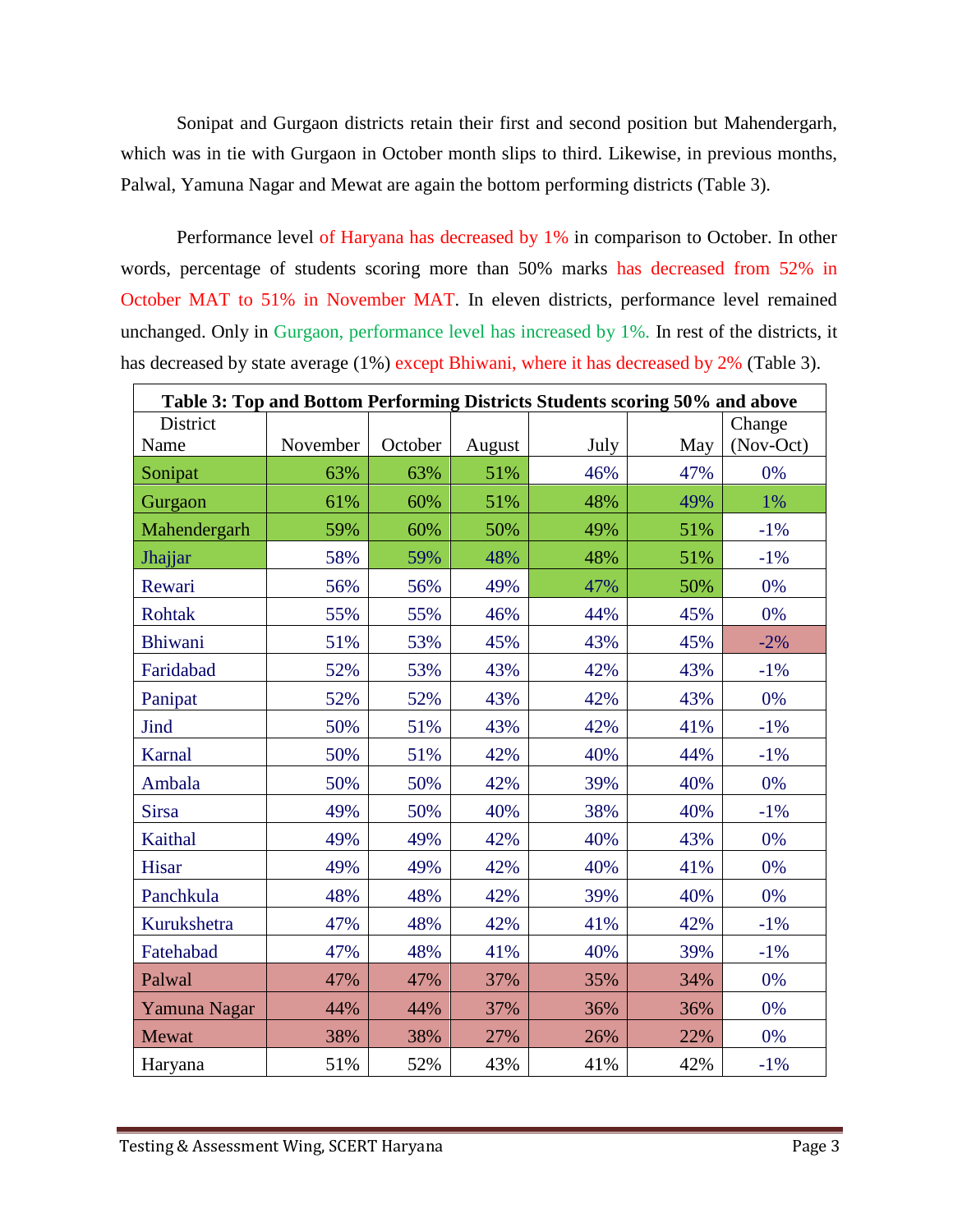While discussing the class wise individual subjects at primary level across months, it has been found that performance of class  $1<sup>st</sup>$  students in Hindi has increased in comparison to October month. In class  $2<sup>nd</sup>$ , performance of students in Hindi has increased marginally in comparison of October. In class 3<sup>rd</sup>, it has decreased from 51% in October to 45% in November. In English, performance of students has increased in all primary classes except in  $1<sup>st</sup>$  and  $2<sup>nd</sup>$ class, where it has decreased. In Mathematics, it has increased in class  $3<sup>rd</sup>$  and 5th, however in class  $1<sup>st</sup>$  and  $4<sup>th</sup>$  it has decreased and in class  $2<sup>nd</sup>$ , it has remained unchanged (Table 4).

| Table 4: Percentage of Haryana Students who scored 50% and above |          |       |         |       |            |  |  |
|------------------------------------------------------------------|----------|-------|---------|-------|------------|--|--|
| Class                                                            | Month    | Hindi | English | Maths | <b>EVS</b> |  |  |
|                                                                  | November | 64%   | 66%     | 65%   |            |  |  |
|                                                                  | October  | 56%   | 70%     | 66%   |            |  |  |
| 1st                                                              | August   | 57%   | 59%     | 56%   |            |  |  |
|                                                                  | July     | 72%   | 63%     | 59%   |            |  |  |
|                                                                  | May      | 68%   | 68%     | 68%   | -----      |  |  |
|                                                                  | November | 62%   | 55%     | 63%   |            |  |  |
|                                                                  | October  | 61%   | 59%     | 63%   |            |  |  |
| 2nd                                                              | August   | 54%   | 47%     | 49%   |            |  |  |
|                                                                  | July     | 47%   | 64%     | 56%   |            |  |  |
|                                                                  | May      | 55%   | 66%     | 61%   |            |  |  |
|                                                                  | November | 45%   | 51%     | 59%   | 45%        |  |  |
|                                                                  | October  | 51%   | 48%     | 57%   | 39%        |  |  |
| 3rd                                                              | August   | 36%   | 28%     | 46%   | 29%        |  |  |
|                                                                  | July     | 35%   | 34%     | 37%   | 46%        |  |  |
|                                                                  | May      | 35%   | 35%     | 46%   | 31%        |  |  |
|                                                                  | November | 56%   | 50%     | 47%   | 48%        |  |  |
|                                                                  | October  | 54%   | 46%     | 50%   | 52%        |  |  |
| 4th                                                              | August   | 41%   | 51%     | 38%   | 34%        |  |  |
|                                                                  | July     | 38%   | 24%     | 31%   | 33%        |  |  |
|                                                                  | May      | 42%   | 38%     | 36%   | 38%        |  |  |
|                                                                  | November | 59%   | 49%     | 47%   | 56%        |  |  |
|                                                                  | October  | 60%   | 44%     | 42%   | 47%        |  |  |
| 5th                                                              | August   | 46%   | 43%     | 37%   | 43%        |  |  |
|                                                                  | July     | 48%   | 34%     | 38%   | 36%        |  |  |
|                                                                  | May      | 48%   | 38%     | 45%   | 42%        |  |  |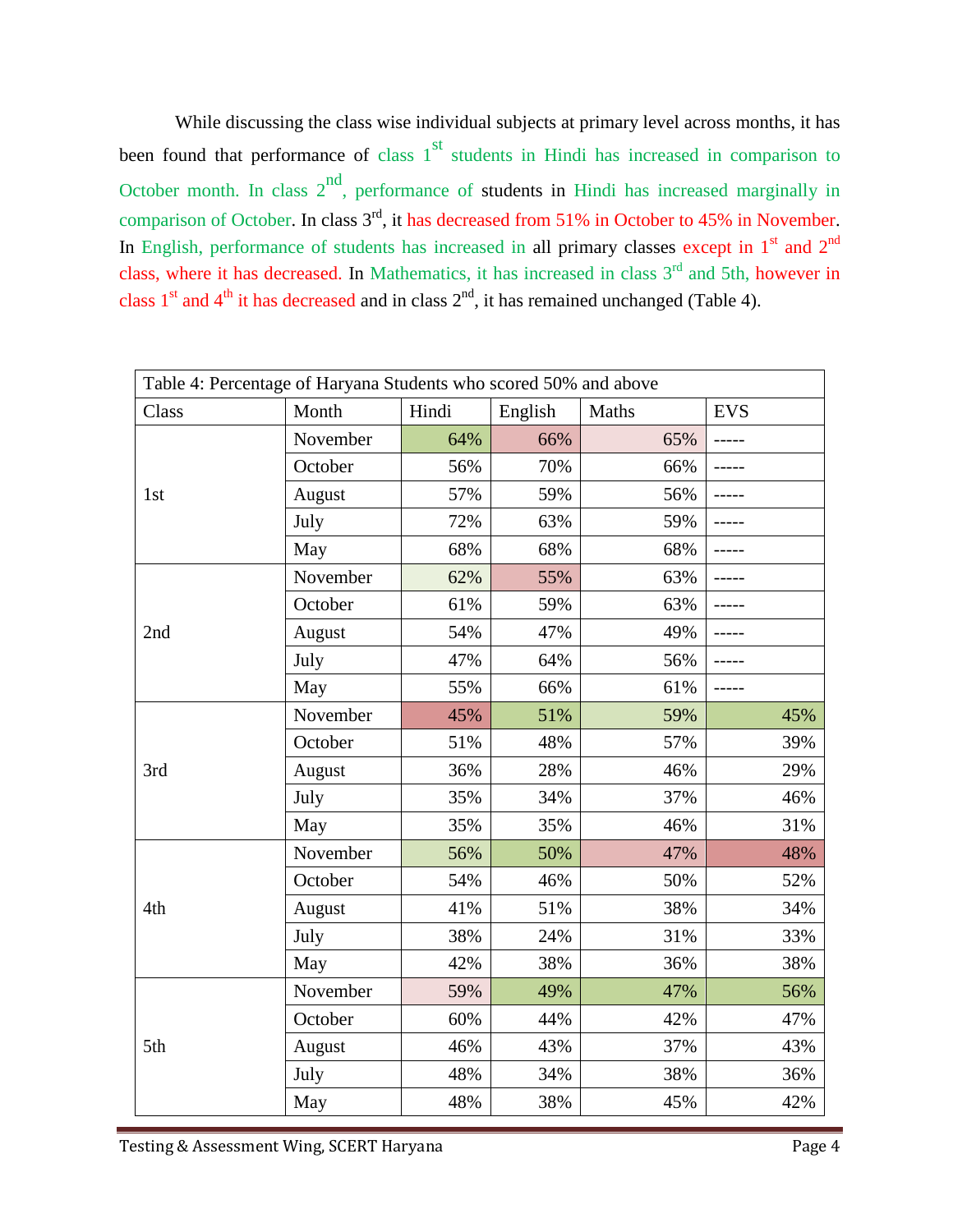Across classes in Hindi, performance of students has decreased in class  $3<sup>rd</sup>$  in comparison of class  $1<sup>st</sup>$  and  $2<sup>nd</sup>$ , however in class  $4<sup>th</sup>$  an  $5<sup>th</sup>$  it has increased again. In English and Mathematics, it decreases as we move from lower to upper classes at primary level. In EVS, performance has increased from class  $3^{rd}$  to class  $4^{th}$  and to class  $5^{th}$  (Graph 1).

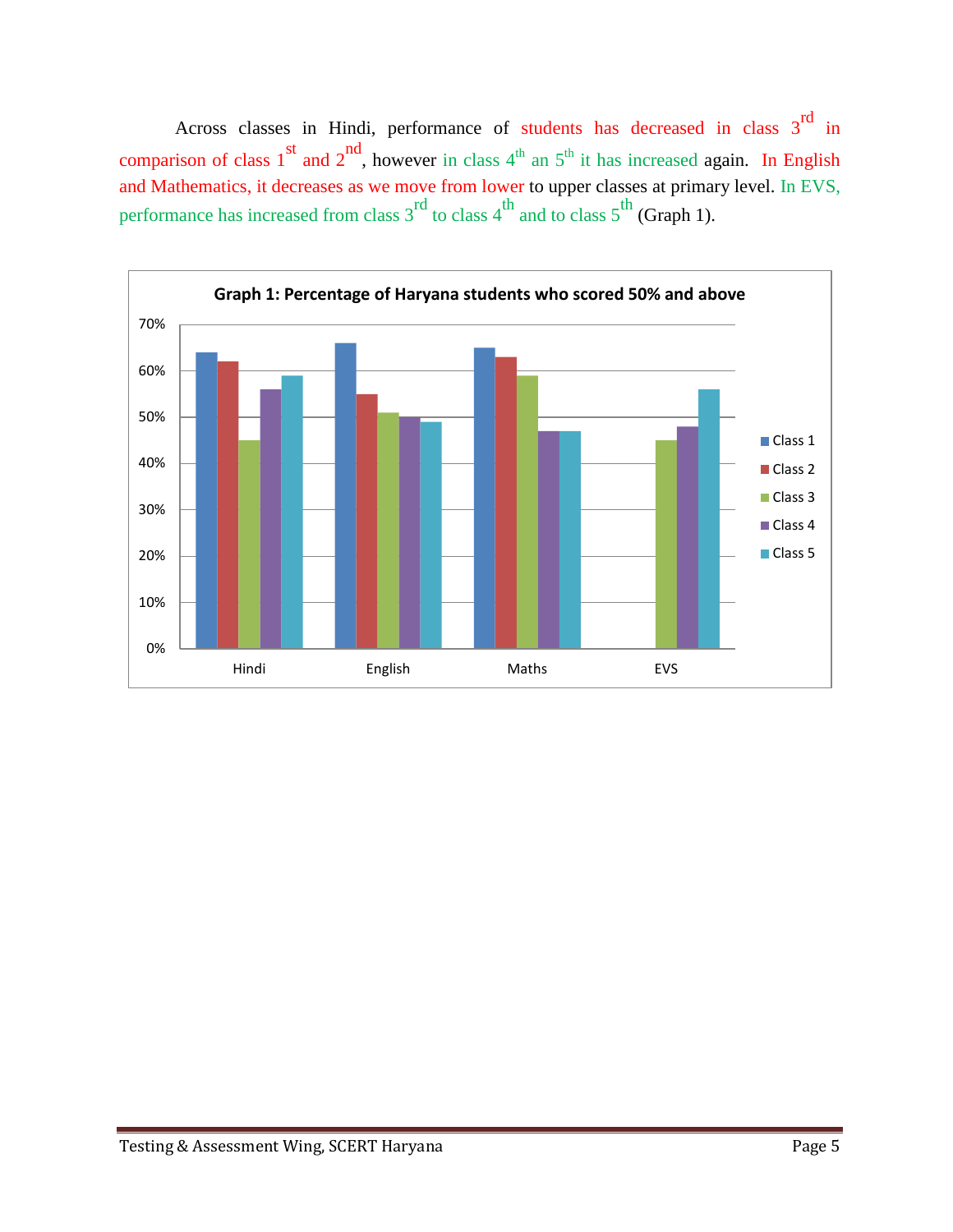At upper Primary level, class wise performance in individual subjects across months shows that in Hindi, it has increased in class  $6<sup>th</sup>$ , however decreased in class  $7<sup>th</sup>$  and  $8<sup>th</sup>$ . In English, it has decreased in all the classes. In Mathematics, performance has increased in class  $7<sup>th</sup>$  and  $8<sup>th</sup>$  but decreased in class  $6^{th}$ . In Social Studies and, it has increased in class  $6^{th}$  and  $8^{th}$  but decreased in class  $7<sup>th</sup>$  (Table 5).

| Table 5: Percentage of Haryana Students who scored 50% and above |          |       |         |             |                       |         |  |
|------------------------------------------------------------------|----------|-------|---------|-------------|-----------------------|---------|--|
| Class                                                            | Month    | Hindi | English | Mathematics | <b>Social Studies</b> | Science |  |
| 6th                                                              | November | 62%   | 31%     | 33%         | 43%                   | 45%     |  |
|                                                                  | October  | 55%   | 35%     | 36%         | 42%                   | 39%     |  |
|                                                                  | August   | 41%   | 22%     | 24%         | 29%                   | 27%     |  |
|                                                                  | July     | 37%   | 21%     | 23%         | 27%                   | 25%     |  |
|                                                                  | May      | 37%   | 23%     | 33%         | 34%                   | 34%     |  |
| 7th                                                              | November | 62%   | 43%     | 42%         | 45%                   | 35%     |  |
|                                                                  | October  | 65%   | 47%     | 33%         | 50%                   | 48%     |  |
|                                                                  | August   | 55%   | 29%     | 32%         | 36%                   | 39%     |  |
|                                                                  | July     | 48%   | 27%     | 28%         | 34%                   | 31%     |  |
|                                                                  | May      | 40%   | 28%     | 29%         | 41%                   | 38%     |  |
| 8th                                                              | November | 61%   | 40%     | 29%         | 55%                   | 63%     |  |
|                                                                  | October  | 68%   | 53%     | 28%         | 47%                   | 54%     |  |
|                                                                  | August   | 50%   | 34%     | 42%         | 43%                   | 39%     |  |
|                                                                  | July     | 50%   | 28%     | 30%         | 36%                   | 45%     |  |
|                                                                  | May      | 45%   | 31%     | 31%         | 47%                   | 41%     |  |